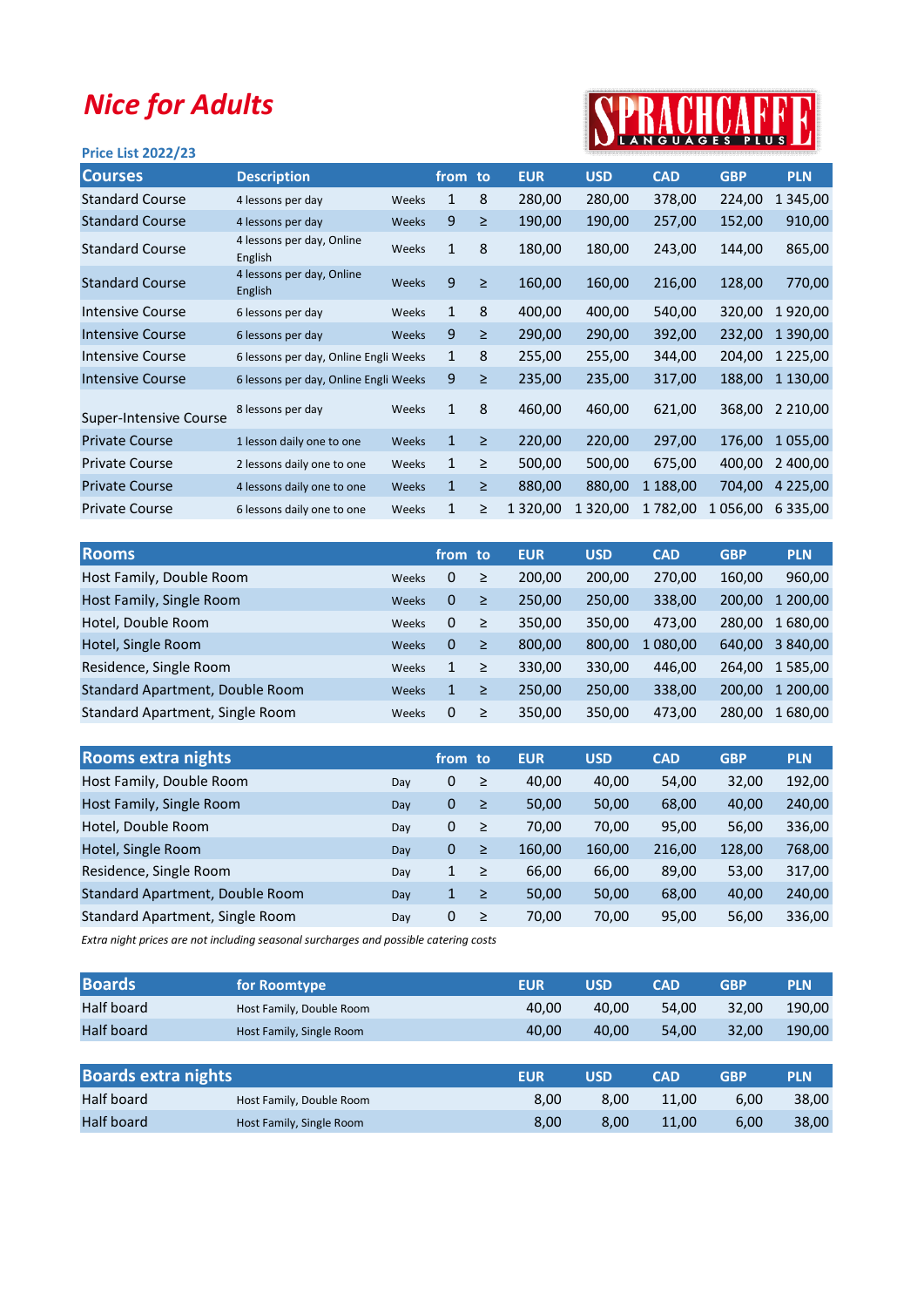| <b>Seasonsurcharges</b> |                         | <b>EUR</b> | USD   | <b>CAD</b> | <b>GBP</b> | <b>PLN</b> |
|-------------------------|-------------------------|------------|-------|------------|------------|------------|
| Mid Season              | 03/04/2022 - 18/06/2022 | 30.00      | 30.00 | 41.00      | 24.00      | 145,00     |
| High Season             | 19/06/2022 - 20/08/2022 | 70.00      | 70.00 | 95.00      | 56.00      | 335.00     |
| Mid Season              | 21/08/2022 - 17/09/2022 | 30.00      | 30.00 | 41.00      | 24.00      | 145,00     |

|                    | Seasonsurcharges extra nights | <b>EUR</b> | <b>USD</b> | <b>CAD</b> | <b>GBP</b> | <b>PLN</b> |
|--------------------|-------------------------------|------------|------------|------------|------------|------------|
| Mid Season         | 03/04/2022 - 18/06/2022       | 6.00       | 6,00       | 8.00       | 5.00       | 29.00      |
| <b>High Season</b> | 19/06/2022 - 20/08/2022       | 14.00      | 14.00      | 19.00      | 11.00      | 67,00      |
| Mid Season         | 21/08/2022 - 17/09/2022       | 6.00       | 6,00       | 8.00       | 5.00       | 29,00      |

| <b>Fees</b>                  | <b>EUR</b> | <b>USD</b> | <b>CAD</b> | <b>GBP</b> | <b>PLN</b> |
|------------------------------|------------|------------|------------|------------|------------|
| Accommodation Placement Fee  | 80.00      | 80.00      | 108.00     | 64.00      | 385.00     |
| <b>Course Enrollment Fee</b> | 60.00      | 60.00      | 81.00      | 48.00      | 290.00     |
| <b>Registration Fee</b>      | 65.00      | 65.00      | 88,00      | 52.00      | 310.00     |

| <b>Transfers</b>   | <b>Airport/Station</b>         | <b>EUR</b> | <b>USD</b> | <b>CAD</b> | <b>GBP</b> | <b>PLN</b> |
|--------------------|--------------------------------|------------|------------|------------|------------|------------|
| Oneway (Arrival)   | NCE - Côte d'Azur Internationa | 30.00      | 30.00      | 41.00      | 24.00      | 145.00     |
| Oneway (Departure) | NCE - Côte d'Azur Internationa | 40.00      | 40.00      | 54.00      | 32.00      | 190.00     |
| Return             | NCE - Côte d'Azur Internationa | 70.00      | 70.00      | 95.00      | 56.00      | 335.00     |

| <b>Extras</b>                        |          | <b>EUR</b> | <b>USD</b> | <b>CAD</b> | <b>GBP</b> | <b>PLN</b> |
|--------------------------------------|----------|------------|------------|------------|------------|------------|
| Bank charges                         | One-time | 30,00      | 30,00      | 41,00      | 24,00      | 145,00     |
| Diet surcharge - Dairy intolerance   | per week | 70,00      | 70,00      | 95,00      | 56,00      | 335,00     |
| Diet surcharge - Diabetic            | per week | 70,00      | 70,00      | 95,00      | 56,00      | 335,00     |
| Diet surcharge - Gluten free         | per week | 70,00      | 70,00      | 95,00      | 56,00      | 335,00     |
| Diet surcharge - Halal               | per week | 70,00      | 70,00      | 95,00      | 56,00      | 335,00     |
| Diet surcharge - Kosher              | per week | 70,00      | 70,00      | 95,00      | 56,00      | 335,00     |
| Diet surcharge - Low Fat             | per week | 70,00      | 70,00      | 95,00      | 56,00      | 335,00     |
| Diet surcharge - Vegan               | per week | 70,00      | 70,00      | 95,00      | 56,00      | 335,00     |
| Diet Surcharge - Vegetarian          | per week | 70,00      | 70,00      | 95,00      | 56,00      | 335,00     |
| <b>Materials Fee Standard Course</b> | One-time | 26,00      | 26,00      | 35,00      | 21,00      | 125,00     |
| Visa Fee (Letter Of Acceptance)      | One-time | 50,00      | 50,00      | 68,00      | 40,00      | 240,00     |